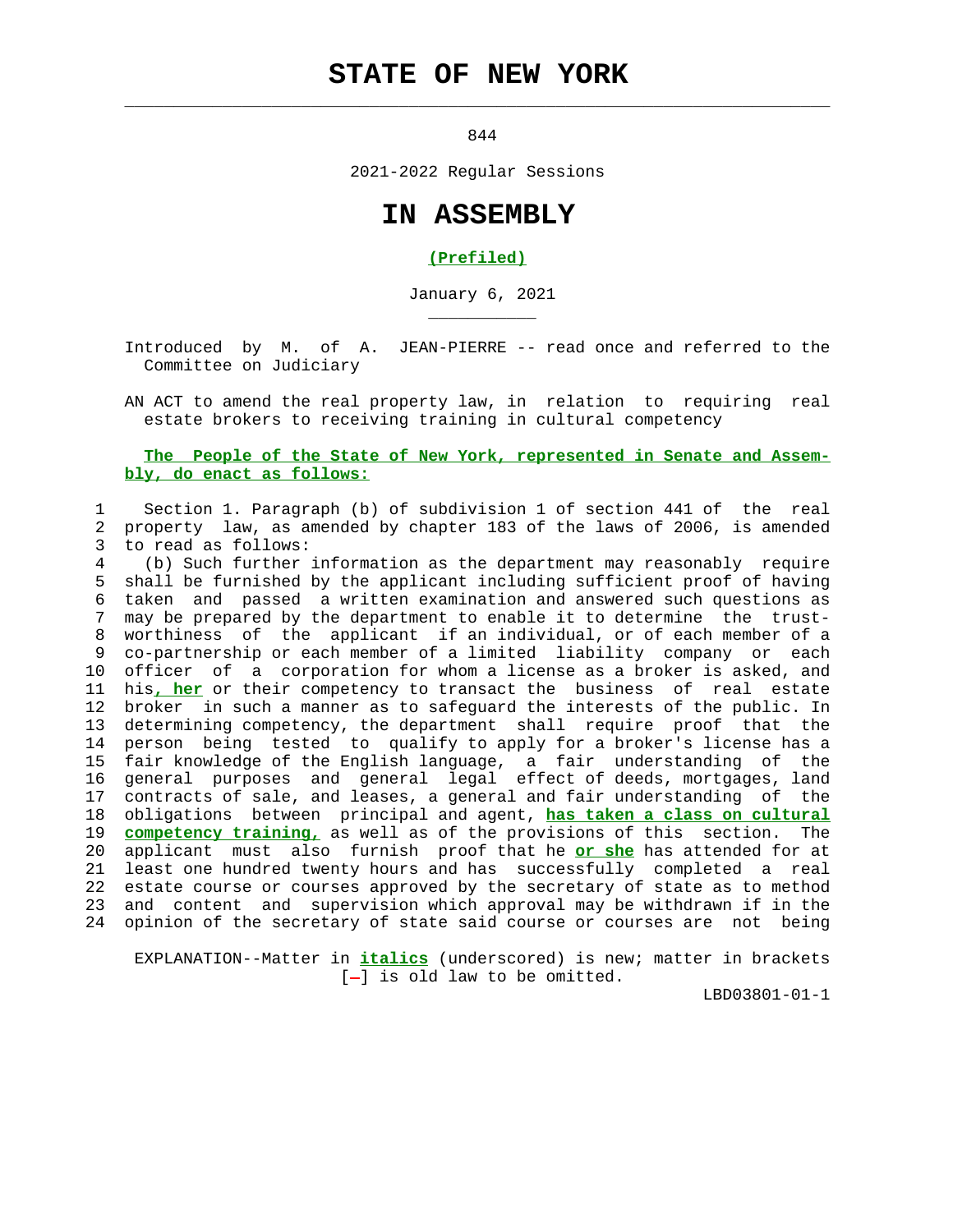1 conducted properly as to method, content and supervision, and that 2 either the applicant has actively participated in the general real 3 estate brokerage business as a licensed real estate salesman under the 4 supervision of a licensed real estate broker for a period of not less 5 than two years or has had the equivalent experience in general real 6 estate business for a period of at least three years, the nature of 7 which experience shall be established by affidavit duly sworn to under 8 oath and/or other and further proof required by the department of state.<br>9 Computer-based and distance-learning courses may be approved by the 9 Computer-based and distance-learning courses may be approved by the 10 department so long as providers demonstrate the ability to monitor and 11 verify participation by the applicant for the specified time period. 12 Notwithstanding the foregoing authority to approve computer-based and 13 distance-learning courses, the department may prescribe that specified 14 subjects or hours must be presented in a classroom setting.

 15 § 2. Paragraph (a) of subdivision 3 of section 441 of the real proper- 16 ty law, as amended by chapter 320 of the laws of 2016, is amended to 17 read as follows:

 18 (a) No renewal license shall be issued any licensee under this article 19 for any license period commencing November first, nineteen hundred nine- 20 ty-five unless such licensee shall have within the two year period imme- 21 diately preceding such renewal attended at least [**twenty-two**] **twenty-** 22 **four** and one-half hours which shall include **at least two hours of** 23 **cultural competency training,** at least three hours of instruction 24 pertaining to fair housing and/or discrimination in the sale or rental 25 of real property or an interest in real property, at least one hour of 26 instruction pertaining to the law of agency except in the case of the 27 initial two-year licensing term for real estate salespersons, two hours 28 of agency related instruction must be completed, and successfully 29 completed a continuing education real estate course or courses approved 30 by the secretary of state as to method, content and supervision, which 31 approval may be withdrawn if in the opinion of the secretary of state 32 such course or courses are not being conducted properly as to method, 33 content and supervision. For those individuals licensed pursuant to 34 subdivision six of section four hundred forty-two-g of this article, in 35 the individual's initial license term, at least eleven hours of the 36 required twenty-two and one-half hours of continuing education shall be 37 completed during the first year of the term. Of those eleven hours, 38 three hours shall pertain to applicable New York state statutes and 39 regulations governing the practice of real estate brokers and salesper- 40 sons. To establish compliance with the continuing education requirements 41 imposed by this section, licensees shall provide an affidavit, in a form 42 acceptable to the department of state, establishing the nature of the 43 continuing education acquired and shall provide such further proof as 44 required by the department of state. The provisions of this paragraph 45 shall not apply to any licensed real estate broker who is engaged full 46 time in the real estate business and who has been licensed under this 47 article prior to July first, two thousand eight for at least fifteen 48 consecutive years immediately preceding such renewal.

 49 § 3. Paragraph (a) of subdivision 3 of section 441 of the real proper- 50 ty law, as amended by chapter 392 of the laws of 2019, is amended to 51 read as follows:

 52 (a) No renewal license shall be issued any licensee under this article 53 for any license period commencing November first, nineteen hundred nine- 54 ty-five unless such licensee shall have within the two year period imme- 55 diately preceding such renewal attended at least [**twenty-two**] **twenty-** 56 **four** and one-half hours which shall include **at least two hours of**